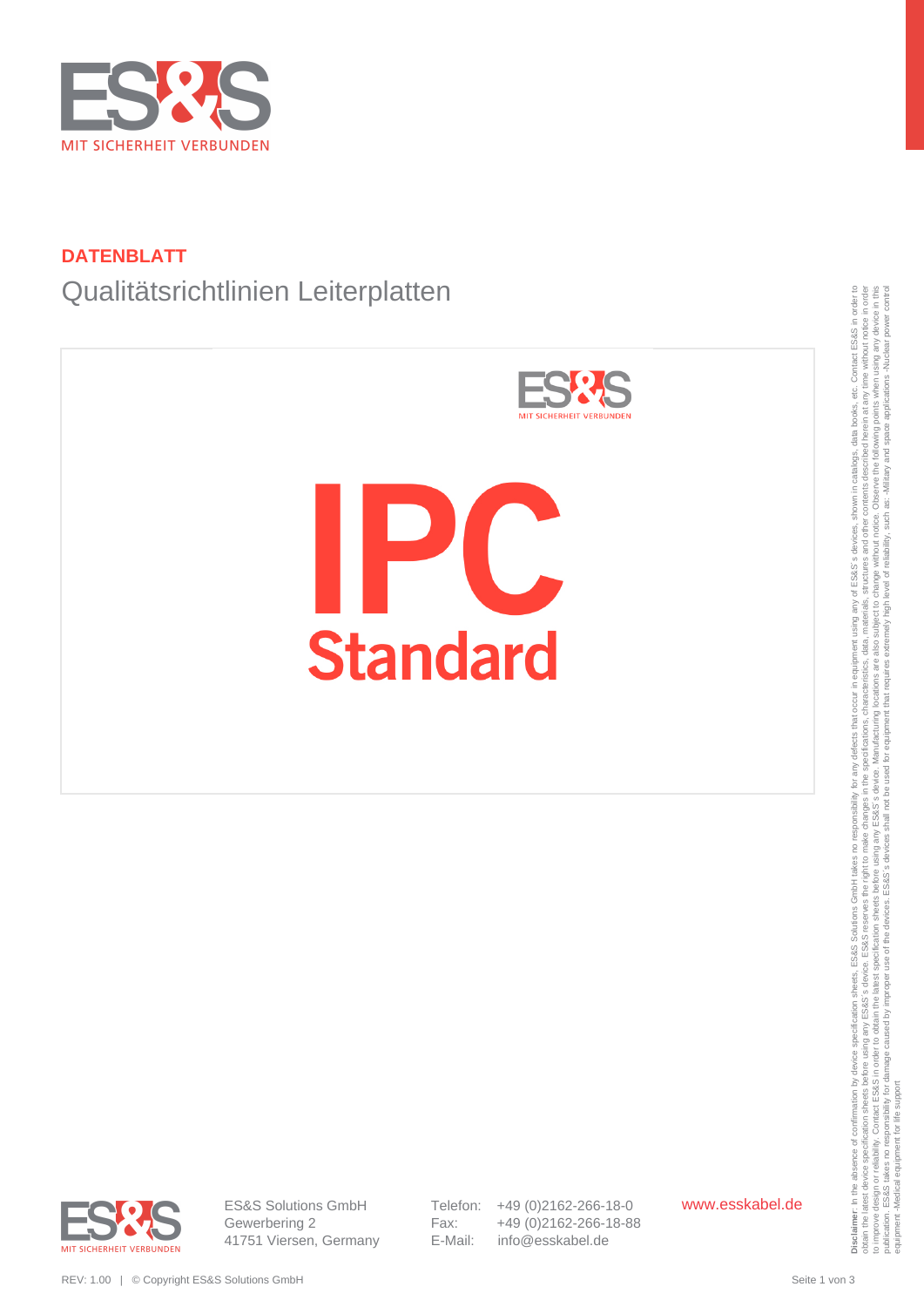

## **DATENBLATT** Qualitätsrichtlinien Leiterplatten

#### **BESCHREIBUNG**

Im Bereich der Leiterplattenproduktion arbeiten wir nur mit Lieferanten zusammen, deren Produktion vollständig den weltweit anerkannten Richtlinien IPC entsprechen. Diese sind im Detail die folgenden:

- **IPC-2222** für starre Leiterplatten
- **IPC-2223** für flexible Leiterplatten
- **IPC-A-600** Allgemeine Anforderungen für Leiterplatten
- **IPC-SM-840** Visuelle Anforderungen
- **IPC-TM-650** Haftfestigkeit Lötstopmaske
- **IPC 4101** Spezifikation für die Basismaterialdicke
- **IPC-7721 Reparaturen + Nacharbeit**
- **IPC-2221** KomplexitätsgradDer Komplexitätsgrad beschreibt die Stufe der Produzierbarkeit einer Leiterplatte. Der ausgewählte Komplexitätsgrad wird je nach Anforderung bestimmten Leiterbildbestandteilen zugeordnet:
- **Stufe A**: Allgemeine Designkomplexität (bevorzugt)
- **Stufe B: Mittlere Designkomplexität (Standard)**
- **Stufe C**: Hohe Designkomplexität (bedingte Produzierbarkeit)Hinweis für die Kunden: Die Angabe der gültigen Produktklasse sowie im speziellen der Komplexitätsanforderungen muss auf der Zeichnung erfolgen. Für Zeichnungen und Bestellungen ohne Angaben gilt bei ES&S immer IPC-A-600 Klasse 2, Komplexitätsgrad B. velkeell aneksannien Richarliche ITC enlacted win . Diese sind in Desisi die Jogenden;<br>
■ IPC-2422 for linnen Lengtheim<br>
■ IPC-2422 for linnen lengtheim<br>
■ IPC-24400 Algorimeire Antonianungen for Lengtheime<br>
■ IPC-4400 Al



ES&S Solutions GmbH Gewerbering 2 41751 Viersen, Germany Telefon: +49 (0)2162-266-18-0 Fax: +49 (0)2162-266-18-88 E-Mail: info@esskabel.de

www.esskabel.de